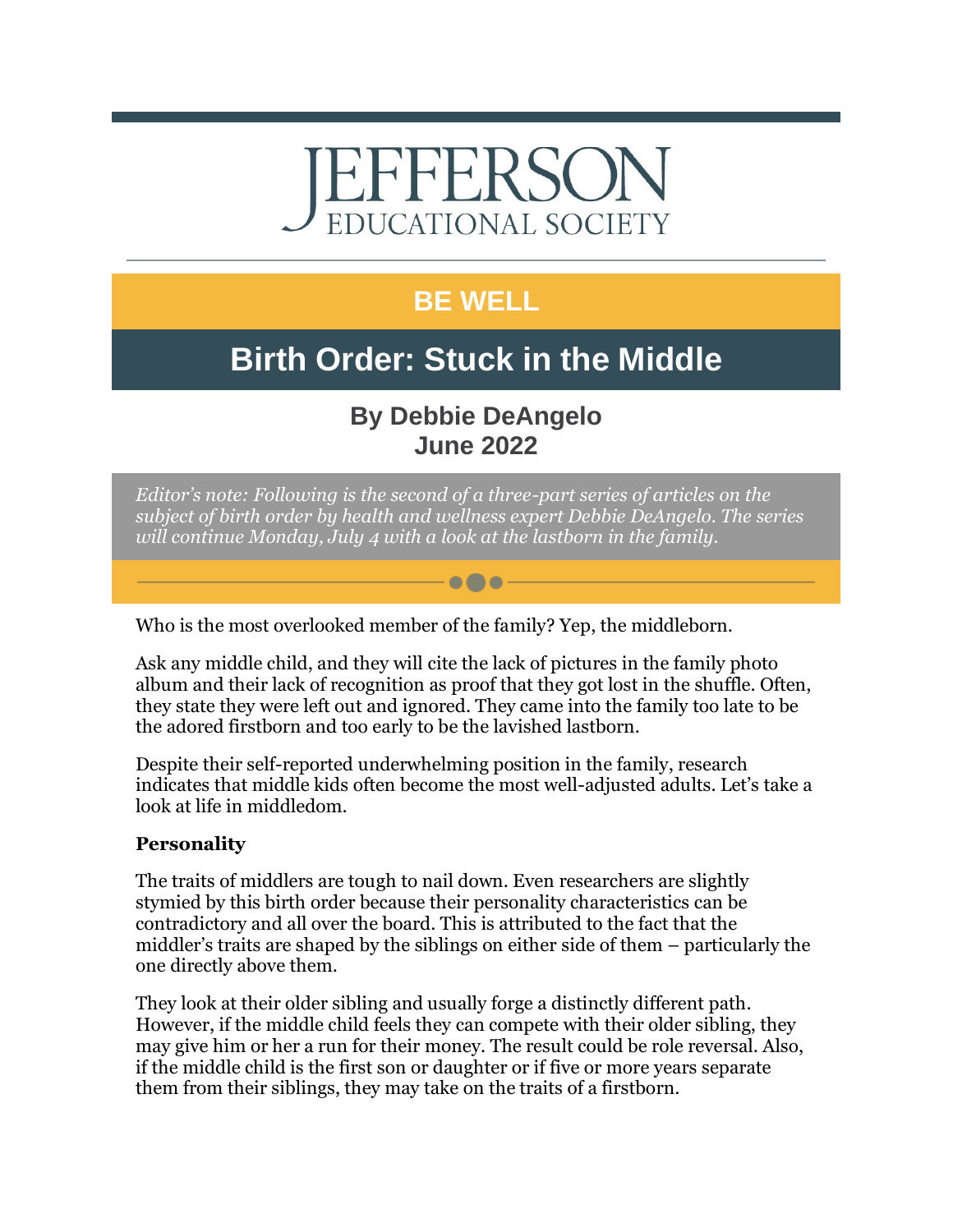Most middlers report feeling out of place in the family and don't feel like they have a voice. Because they aren't the memorable firstborn or the cherished lastborn, they don't think they are special. This need to be accepted is played out in their peer group, which becomes their family. That's why researchers agree that middle kids often create a large social circle, and their friends are of the utmost importance.

Even though the traits of middlers are widespread, as a general rule, they are independent, devoted, diplomatic, rebellious, and stubborn.

#### **Career**

Most strive to keep the peace and seek balance, which serves them well in many professions. As the ultimate team player, they make great colleagues. Since they stick to their commitments, no matter what, it's necessary for them to set and maintain boundaries. Otherwise, they may find themselves being taken advantage of.

Middlers are loyal, inventive and may gravitate towards public service and education. Keen negotiation and people skills make those in the middle effective managers, entrepreneurs, and mediators. Being creative, a career in journalism, music, or advertising is also a good option.

Notable middleborns include Mark Twain, Princess Diana, Warren Buffett, Georgia O'Keeffe, Abraham Lincoln, Thomas Jefferson, John F. Kennedy, Bill Gates, Madonna, Anne Hathaway, Snoop Dog, and Madonna.

#### **Relationships**

Their powerful sense of loyalty also spills over into their intimate relationships. A number of studies show that middleborns are the most monogamous of the birth order. Possibly because they felt like they didn't belong growing up, they are extremely dedicated to the family they create. They also exhibit more acceptance of their partner.

Middle children are inclined to be go-with-the-flow types who display a high degree of agreeableness. As such, their tendency to avoid conflict and hide emotions from others can cause a communication roadblock with their partner. Emotionally, they may play it "close to the vest." Their partner would be wise to understand this trait and encourage them to share their feelings, rather than protect and hide them. That's why the best match for a middle child usually isn't another middle child. In fact, birth order literature indicates that coupling with a lastborn is a good option. With the middler's ability to compromise and the baby's outgoing personality, the odds for success are good.

Whether you arrived first, middle, or last, information regarding birth order doesn't explain or encompass all human behavior and characteristics. It also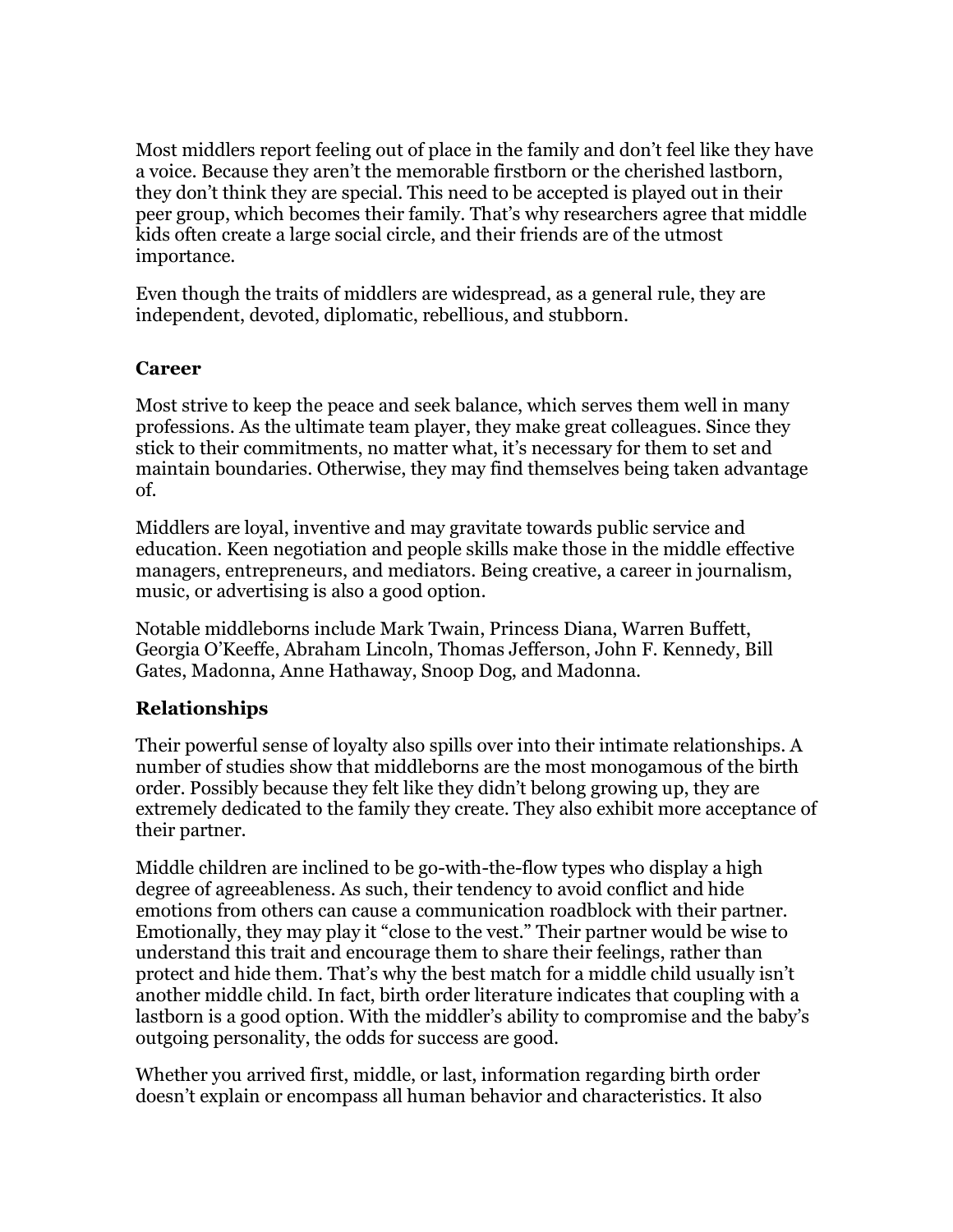shouldn't pigeon-hole people. It simply guides us in our understanding of what influences and molds our personality, as well as that of others.

#### **Sources and Suggested Reading**

Firstborns: "The F1rst Born Advantage," Dr. Kevin Leman; "Oldest Daughters -- What to Know if You Are One or Have Ever Been Bossed Around by One," Patricia Schudy.

Middleborns: "The Secret Power of Middle Children," Catherine Salmon, Ph.D.; "Why Can't We Get Along? Healing Adult Sibling Relationships," Peter Goldenthal, Ph.D.

#### **ABOUT THE AUTHOR**

Debbie DeAngelo, RNC, BSN, is a holistic health coach, health correspondent for JET-TV and FOX 66 in Erie, Pennsylvania, and author of "Sudden Menopause." She is also a ballroom dance instructor. Debbie can be reached at [debbie@healthonheels.com.](mailto:debbie@healthonheels.com)



**[Subscribe to JES Publications Emails!](https://r20.rs6.net/tn.jsp?f=001hp4IQdMg7vuTwhZonPRlJHW_uvIJc8ZPAHGG9bOzvP2dVEEa0WybuXd4TYcWEk6aF8fA2FL2lbFGnQdFX87nZxthGj0iCClTYvDif4olLibJ-9_f6oPAZ3fKpGz32CG7xG6th_xh7l8fm8AXGBd-BQqR50yfr1JnnuCvXOuAoDjiRoAtEyhKrqGX8C0YCYKhsTFoqhXcytv4mJKmL6yv8QXVo145pIAE4P70fI9H4kGSDdT1wMPA10fk-kTDEB1Aq50OnYwo0S2apkWIFxfKIMaoYsuh26yt7E4zRydnjYV4-a4zQiVqKsjKgvEUN-QMDVFiqN1kOM5ikxSWxnQDv1DJJmLVryZbyKrhZzMjqTA=&c=Dz3Bczf5GyuK4-vdxHAup9U5wjP0YWDJMhdesYzJm0nGcnV0wOkr-A==&ch=axH10qvOz094TzhGdOhrIh4Ne3aelwogXPrETBq5ZKMvEirklTaobw==) [Subscribe to Book Notes Emails!](https://r20.rs6.net/tn.jsp?f=001hp4IQdMg7vuTwhZonPRlJHW_uvIJc8ZPAHGG9bOzvP2dVEEa0WybuXd4TYcWEk6aHRJUA_iazTRd689bo9SlVDZoGmxgT14kYrMRofZinqSqKXDQuHOQAg-2k9IwB9MKc7MOmoLFtvOYsmv7Z3StO2dCRINHO7aHUEydy8tL4xoMjykip9Vxo9NCQWZeIXohMI638VZlIQgXPxb8a68Iyu6Je6ByDMEExI6ooZsj5ELsSeiIRiuus3l_mCjfBqsy32h04gzJQlOcs1CmLwpnxZu8CxgvpkQ-Ltvx_k36O-fkotrPXCXSwbkUuUKxf09GjgaJyPhpKP6w3PjyFsXdEP2KwxMsn3DQWlj7d1Z1zL0=&c=Dz3Bczf5GyuK4-vdxHAup9U5wjP0YWDJMhdesYzJm0nGcnV0wOkr-A==&ch=axH10qvOz094TzhGdOhrIh4Ne3aelwogXPrETBq5ZKMvEirklTaobw==)** 

## In Case You Missed It

**[Truth in Love: Dismantling Racist Systems: Confronting Whiteness](https://r20.rs6.net/tn.jsp?f=001hp4IQdMg7vuTwhZonPRlJHW_uvIJc8ZPAHGG9bOzvP2dVEEa0WybuTL4aqH9ZdxtxRrta3EPF-cQZx1y2pL7Stqqpo69HyZebcYDEYbwUUwz0KO9030NexP3fYhWIjjK4p0KNlr4pBGrypKVNCCXgg==&c=Dz3Bczf5GyuK4-vdxHAup9U5wjP0YWDJMhdesYzJm0nGcnV0wOkr-A==&ch=axH10qvOz094TzhGdOhrIh4Ne3aelwogXPrETBq5ZKMvEirklTaobw==)  [\(Part 3 of 3\)](https://r20.rs6.net/tn.jsp?f=001hp4IQdMg7vuTwhZonPRlJHW_uvIJc8ZPAHGG9bOzvP2dVEEa0WybuTL4aqH9ZdxtxRrta3EPF-cQZx1y2pL7Stqqpo69HyZebcYDEYbwUUwz0KO9030NexP3fYhWIjjK4p0KNlr4pBGrypKVNCCXgg==&c=Dz3Bczf5GyuK4-vdxHAup9U5wjP0YWDJMhdesYzJm0nGcnV0wOkr-A==&ch=axH10qvOz094TzhGdOhrIh4Ne3aelwogXPrETBq5ZKMvEirklTaobw==)**written by Jefferson Scholar-in-Residence **Dr. Parris J. Baker**

**[Be Well: The Perks and Perils of Being Numero Uno](https://r20.rs6.net/tn.jsp?f=001hp4IQdMg7vuTwhZonPRlJHW_uvIJc8ZPAHGG9bOzvP2dVEEa0WybuTQdgCsj8fGwK87Oz6y34HK80RWtbZ2l4y9Vd2K-xUqQgqFNywJFBCZVCoM-DfcwynBmH6r5O0cTpp0fVDWWnacaFzUPcwY10Q==&c=Dz3Bczf5GyuK4-vdxHAup9U5wjP0YWDJMhdesYzJm0nGcnV0wOkr-A==&ch=axH10qvOz094TzhGdOhrIh4Ne3aelwogXPrETBq5ZKMvEirklTaobw==)** written by health and wellness expert **Debbie DeAngelo**

**[Book Notes #103: 1968/2022: The Seeds of Our Discontents \(Part](https://r20.rs6.net/tn.jsp?f=001hp4IQdMg7vuTwhZonPRlJHW_uvIJc8ZPAHGG9bOzvP2dVEEa0WybuQ-RrKHlonsEPTa2ZzoiSXs1dAzWjB3_t8GpGVebsMYeJYkc3CGpOrVefk_jUDsiGVGFPnjKBiAD1l4nvEvhd3Ids1a46EOazA==&c=Dz3Bczf5GyuK4-vdxHAup9U5wjP0YWDJMhdesYzJm0nGcnV0wOkr-A==&ch=axH10qvOz094TzhGdOhrIh4Ne3aelwogXPrETBq5ZKMvEirklTaobw==)  [Two\)](https://r20.rs6.net/tn.jsp?f=001hp4IQdMg7vuTwhZonPRlJHW_uvIJc8ZPAHGG9bOzvP2dVEEa0WybuQ-RrKHlonsEPTa2ZzoiSXs1dAzWjB3_t8GpGVebsMYeJYkc3CGpOrVefk_jUDsiGVGFPnjKBiAD1l4nvEvhd3Ids1a46EOazA==&c=Dz3Bczf5GyuK4-vdxHAup9U5wjP0YWDJMhdesYzJm0nGcnV0wOkr-A==&ch=axH10qvOz094TzhGdOhrIh4Ne3aelwogXPrETBq5ZKMvEirklTaobw==)** written by Jefferson Scholar-in-Residence **Dr. Andrew Roth**